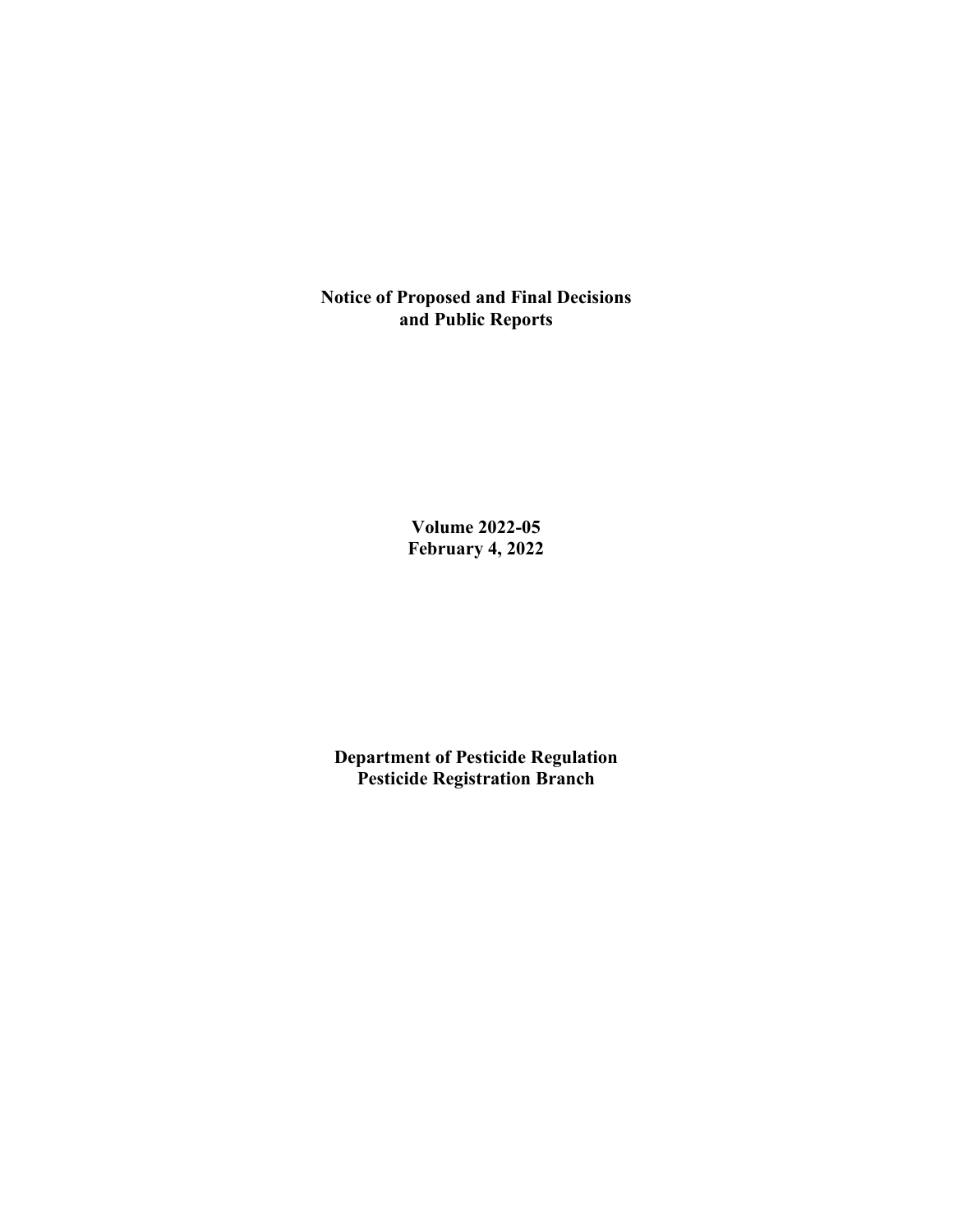## **NOTICE OF FINAL DECISIONS TO REGISTER PESTICIDE PRODUCTS AND WRITTEN EVALUATION**

Pursuant to Title 3, California Code of Regulations section 6255, the Director of the Department of Pesticide Regulation (DPR), files this Notice of Final Decisions to Register Pesticide Products with the Secretary of the Resources Agency for posting. This notice must remain posted for a period of 30 days for public inspection. Between the time DPR posts a proposed registration decision for public comment and DPR makes a final decision regarding the product, nonsignificant changes may be made to the product label (e.g., revising the product name, changing a master label to an end-use marketing label, correcting typographical errors). If the changes are not significant, DPR will not re-notice the product for public review and comment. However, if significant changes are made to the product label that substantially affect DPR's analysis on direct or indirect significant adverse environmental or human health impacts that can reasonably be expected to occur from the proposed decision, DPR will re-notice the product label for public review and comment.

In addition, for any product that is posted proposed to register as a conditional registration, the registrant may address the conditions of registration by providing the appropriate data or modifying the product label (e.g., remove use site, add "not for use in California" to a use site) during the posting period. If the registrant adequately addresses the conditions of registration during the posting period and the resulting change to the product label is not significant such that DPR must re-post the product label for review and public comment, DPR will post the product below, but will no longer have a "conditional" designation by the registration type.

For information about submitting a request for any documents related to this notice, please visit [https://www.cdpr.ca.gov/public\\_r.htm.](https://www.cdpr.ca.gov/public_r.htm)

To view the public report that was issued when the product was proposed for registration, click on the hyperlinked Tracking Number for the product.

*Tracking Number with hyperlink to public report – (EPA Registration Number) Applicant / Brand Name*

[296869](https://www.cdpr.ca.gov/docs/registration/nod/public_reports/296869.pdf) - (45989 - 50040) KALO, INC. COMPEX EXTRA USE: ADJUVANT - FOR USE AS AN ADJUVANT TYPE: CALIFORNIA ONLY REGISTRATION -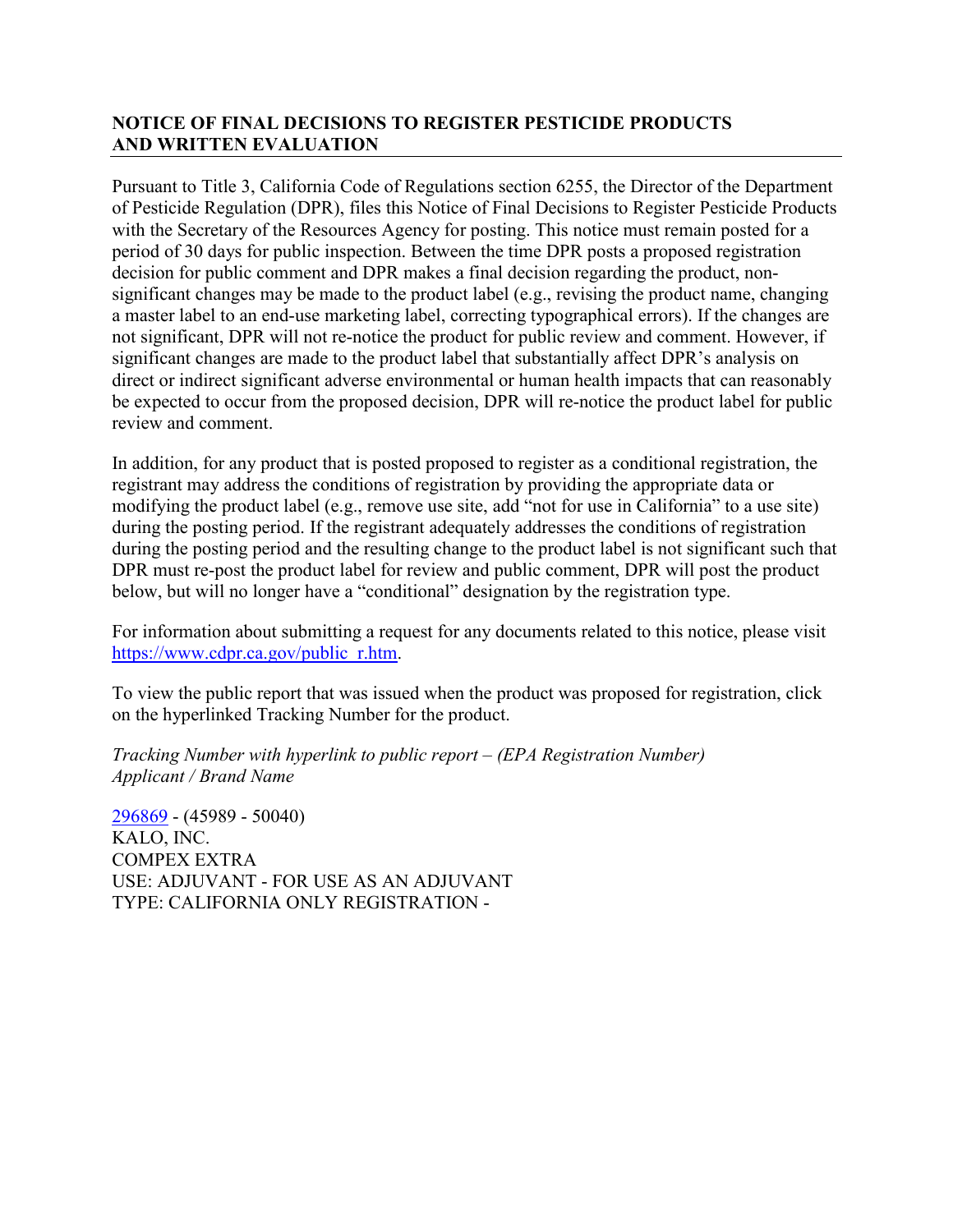## **Notice of Final Decisions to Register (Continued) Page 2**

#### **Written Evaluation**

Pursuant to Title 3, California Code of Regulations section 6254, this notice includes a written evaluation of significant environmental points raised in comments submitted during the review and comment period required by Title 3, California Code of Regulations section 6253 for any of the products listed above.

## **DPR received no comments on the above listed products.**

*Original signed by Tulio Macedo 02/02/2022*

 Tulio Macedo, Chief Pesticide Registration Branch

Dated